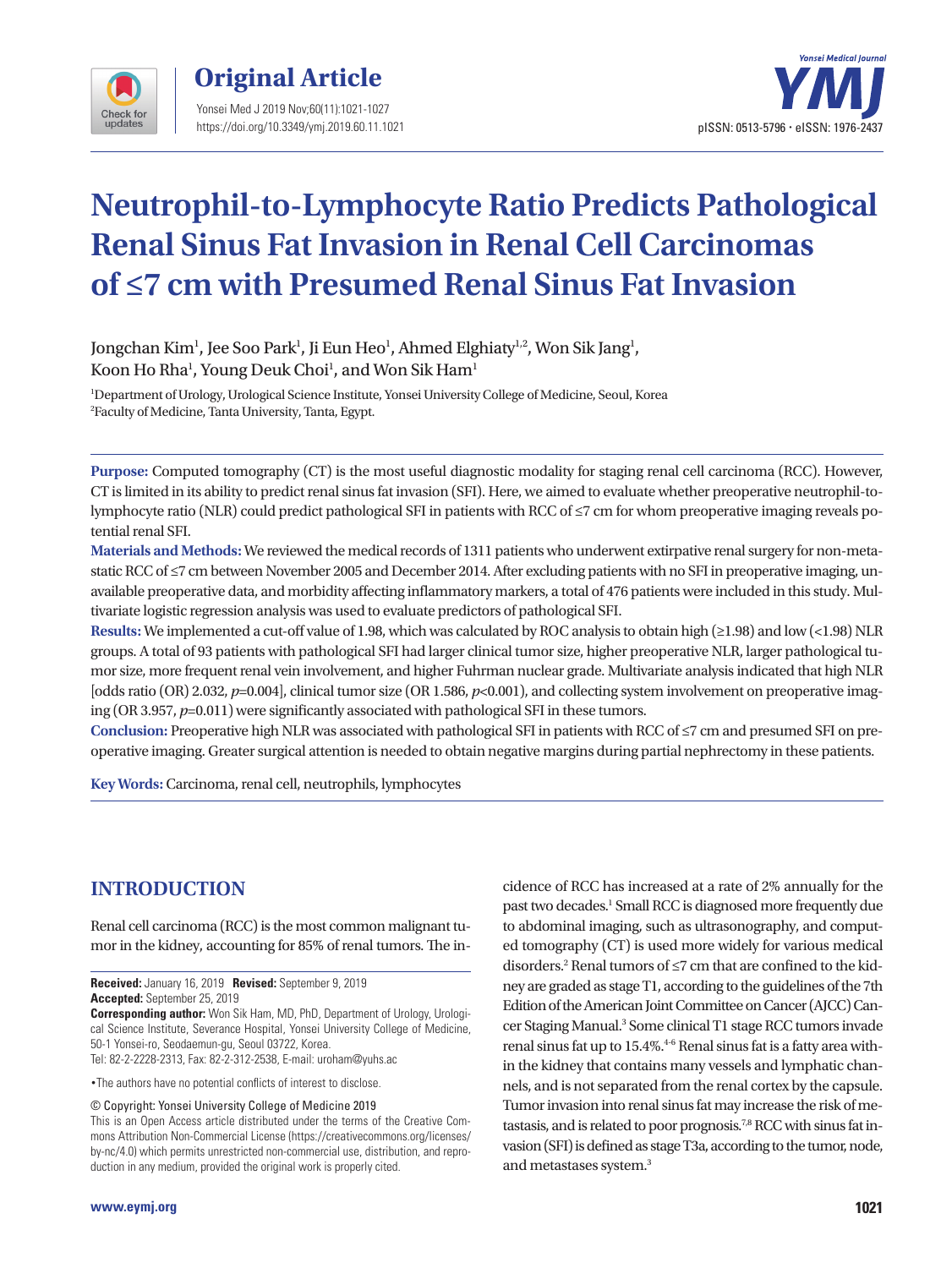# **YMI**

CT is one of the most widely used modalities for characterizing and staging renal tumors. Multidetector computed tomography (MDCT) has allowed radiologists to overcome the limitations of single-detector helical CT by providing volume data that can be reformatted in various planes, which helps to determine the boundaries of complex renal tumors. However, MDCT provides only limited information for predicting pathological SFI in renal tumors.<sup>9</sup>

C-reactive protein (CRP), a serum marker for systemic inflammation, was recently reported as a good prognostic marker in patients with RCC.10,11 However, CRP data are not readily available for all patients, as it requires additional serum testing. Therefore, other systemic inflammatory markers, such as lymphocyteto-monocyte ratio or neutrophil-to-lymphocyte ratio (NLR), have been used in many studies.12,13 NLR correlates well with serum CRP levels,13 and it is easily calculated from a complete blood count with differential by dividing the absolute neutrophil count by the absolute lymphocyte count. NLR has been reported to predict oncological outcomes in patients with RCC.<sup>14,15</sup> In this study, we aimed to evaluate whether NLR could predict pathological SFI in RCC of ≤7 cm that appeared to invade the renal sinus fat on preoperative imaging.

### **MATERIALS AND METHODS**

#### **Patient selection**

We retrospectively reviewed the medical records of 1311 patients who underwent partial or radical nephrectomy for RCC of ≤7 cm between November 2005 and December 2014. After the patients with insufficient preoperative image for diagnosing SFI and lacked preoperative data, patients who did not have SFI in preoperative imaging and were diagnosed with node positive or metastatic (N1 or M1) disease were excluded. Patients also were excluded if they had any factors that could affect NLR, including simultaneous diagnosis of other malignancy, infectious disease, autoimmune or systemic inflammatory diseases, and the use of chemotherapeutic agents or immunosuppressants. Patients also were excluded if they had abnormal complete blood count. Our institution sets the normal range of haemoglobin levels from 14.0 g/dL to 17.4 g/dL in men and 11.7 g/ dL to 16.0 g/dL in women, white blood cell range from 4000/μL to 10800/μL, and platelet range from 150000/μL to 400000/ μL. Finally, 476 patients were enrolled in our study (Fig. 1). We evaluated the age, gender, body mass index (BMI), hypertension, smoking status, preoperative NLR, radiological information from preoperative CT, and pathology results. Preoperative NLR was calculated by dividing the absolute neutrophil count by the absolute lymphocyte count, which were obtained from routine laboratory tests within 1 month before nephrectomy. Retrospective data collection was approved by the Institutional Review Board of the Yonsei University Health System (Approval No. 4-2018-0215).



**Fig. 1.** Flow chart of patient selection.

#### **CT data interpretation**

CT images were obtained using a 64-slice detector (Sensation 64, Siemens, Erlangen, Germany) to identify renal tumors with SFI. One senior uro-radiologist (Young Taik Oh) and one senior urologist (WS Ham) retrospectively reviewed and evaluated the CT images, independently. They were informed that all patients included in the study were diagnosed with RCC, although no information was given about the size, location, stage, or renal sinus involvement of the tumor. Interobserver variation was evaluated using Cohen's kappa statistical analysis; the kappa coefficient was  $0.95 (p<0.05)$ , indicating a high coincidence of SFI diagnosis between the two reviewers. If the reviewers had different opinions regarding SFI, the final decision was reached after both reviewers reviewed the images together. The anatomical characteristics of tumors were collected based on the preoperative aspects and dimensions used for an anatomical (PADUA) classification, which contains SFI information. The criteria used for SFI diagnosis on preoperative imaging included tumor extension into the renal sinus, proximity to the pelvicalyceal system, and invasion of the pelvicalyceal system. Collecting system involvement on preoperative imaging was defined as a renal tumor infiltrating or dislocating a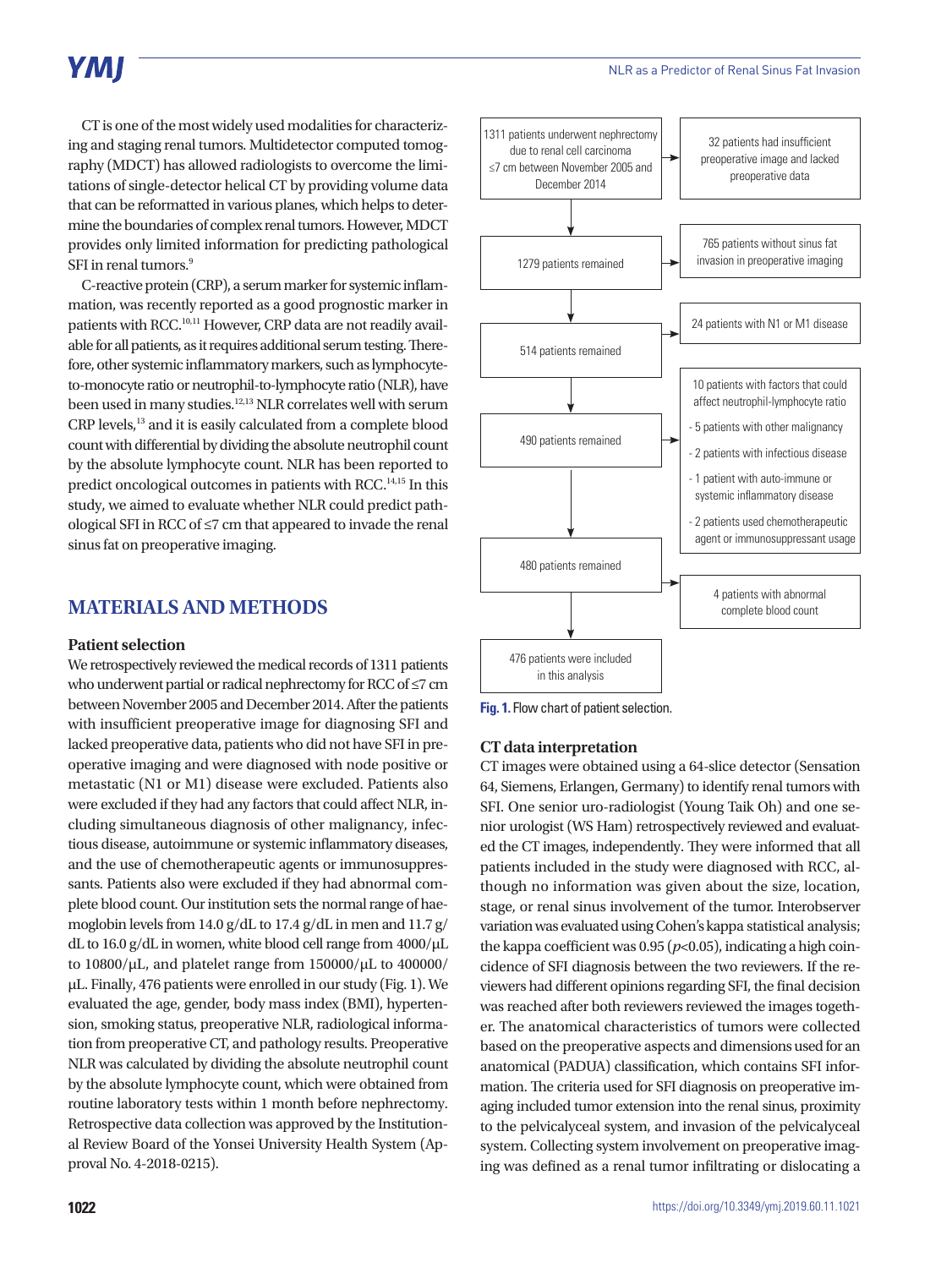collecting system.<sup>16</sup>

#### **Pathology analysis**

Pathology outcomes were obtained by reviewing medical records and previous pathology reports that had been prepared by a single genitourinary pathologist (Nam Hoon Cho) at Yonsei University. Pathological SFI was defined as direct contact of cancer cells with the renal sinus stroma or fat cells. Tumors infiltrating the pelvicalyceal system were also classified as SFI. Tumors confined by a pseudocapsule bulging into renal sinus fat without clear evidence of infiltration were not classified as SFI.

#### **Statistical analysis**

Baseline characteristics of patients and tumors were compared between patients with no SFI and those with SFI using descriptive statistics. Mann—Whitney U-test and Fisher's exact test were

#### **Table 1.** Clinicopathological Characteristics of Patients

**Characteristics Total (n=476) Without SFI (n=383) With SFI\* (n=93)** *p* **value** Preoperative variables Gender (n, %) 0.538 Male 321 (67.4) 321 (67.4) 261 (68.1) 326 (64.5) Female 155 (32.6) 122 (31.9) 33 (35.5) Age (median, IQR) 6.049 BMI (median, IQR) 24.2 (22.40–26.20) 24.1 (22.50–26.23) 24.4 (21.75–26.20) 0.567 Hypertension (n, %) 191 (40.1) 191 (40.1) 150 (39.2) 41 (44.1) 150 (39.2) 41 (44.1) DM (n, %) 69 (14.5) 52 (13.6) 17 (18.3) 0.253 Current or former smoker (n, %) 208 (43.7) 208 (43.7) 175 (45.7) 33 (35.5) 33 (35.5) 0.081 Clinical tumor size (median, IQR) 4.6 (3.60–5.60) 4.4 (3.50–5.40) 5.5 (4.35–6.35) <0.001 Collecting system involvement (n, %)† 413 (86.8) 324 (84.6) 89 (95.7) 0.006 Type of nephrectomy (n, %) 0.569 Radical nephrectomy 334 (70.2) 271 (70.8) 63 (67.7) Partial nephrectomy 142 (29.8) 112 (29.2) 30 (32.3) NLR (median, IQR) 1.9 (1.39–2.53) 1.85 (1.38–2.38) 2.22 (1.46–3.35) <0.001 NLR (dichotomous) (n, %) 0.002 High NLR 259 (54.4) 222 (58.0) 37 (39.8) Low NLR 217 (45.6) 161 (42.0) 56 (60.2) Postoperative variables Pathological tumor size (median, IQR) 4.2 (3.3–5.5) 4.0 (3.2–5.0) 5.0 (4.00–6.00) <0.001 Histological subtype (n, %) 0.292 Clear cell 417 (87.6) 339 (88.5) 78 (83.9) Non-clear cell 59 (12.4) 44 (11.5) 15 (16.1) Fuhrman nuclear grade (n, %) <0.001  $G1-2$  28 (47.5) 28 (47.5) 200 (52.2) 26 (27.9)  $G3-4$  58 (62.4)  $223(46.8)$  165 (43.1) 58 (62.4) Unknown 27 (5.7) 18 (4.7) 9 (9.7) Perinephric fat invasion (n, %)<sup>‡</sup> 30 (6.3) 20 (5.2) 20 (5.2) 10 (10.8) 0.058 Renal vein or branch invasion (n,  $\%$ )<sup>t</sup>  $14 (2.9)$   $3 (0.8)$   $11 (11.8)$   $\tag{0.001}$ Positive surgical margin (n, %)§ 14 (9.9) 6 (5.4) 6 (5.4) 8 (26.7) 8 (26.7) 0.002 Sarcomatoid differentiation (n, %) 6 (1.3) 5 (1.3) 6 (6.5) 6 (6.5) 6 (6.5)

SFI, sinus fat invasion; IQR, interquartile range; BMI, body mass index; DM, diabetes mellitus; NLR, neutrophil-to-lymphocyte ratio. Values are presented as median (range) or n (%) unless otherwise indicated.

\*Pathological renal sinus fat invasion; 'Clinical findings on preoperative imaging; <sup>‡</sup>Pathology findings; <sup>§</sup>Among 142 patients underwent partial nephrectomy.

used to compare continuous and categorical variables, respectively. Binomial logistic regression analysis was used to identify factors associated with pathological SFI. A receiver operating characteristic (ROC) curve was used to analyse the ability of NLR to predict pathological SFI. After identifying the predictors of pathological SFI, we plotted ROC curves including all factors related to pathological SFI, and another set of ROC curves with all covariates except NLR. We compared the area under the curve (AUC) of the two ROC curves to determine the predictive ability of NLR. Recurrence-free survival (RFS) was compared using Kaplan—Meier curves with log-rank test. Statistical analysis was performed using SPSS version 25 (IBM Corp., Armonk, NY, USA).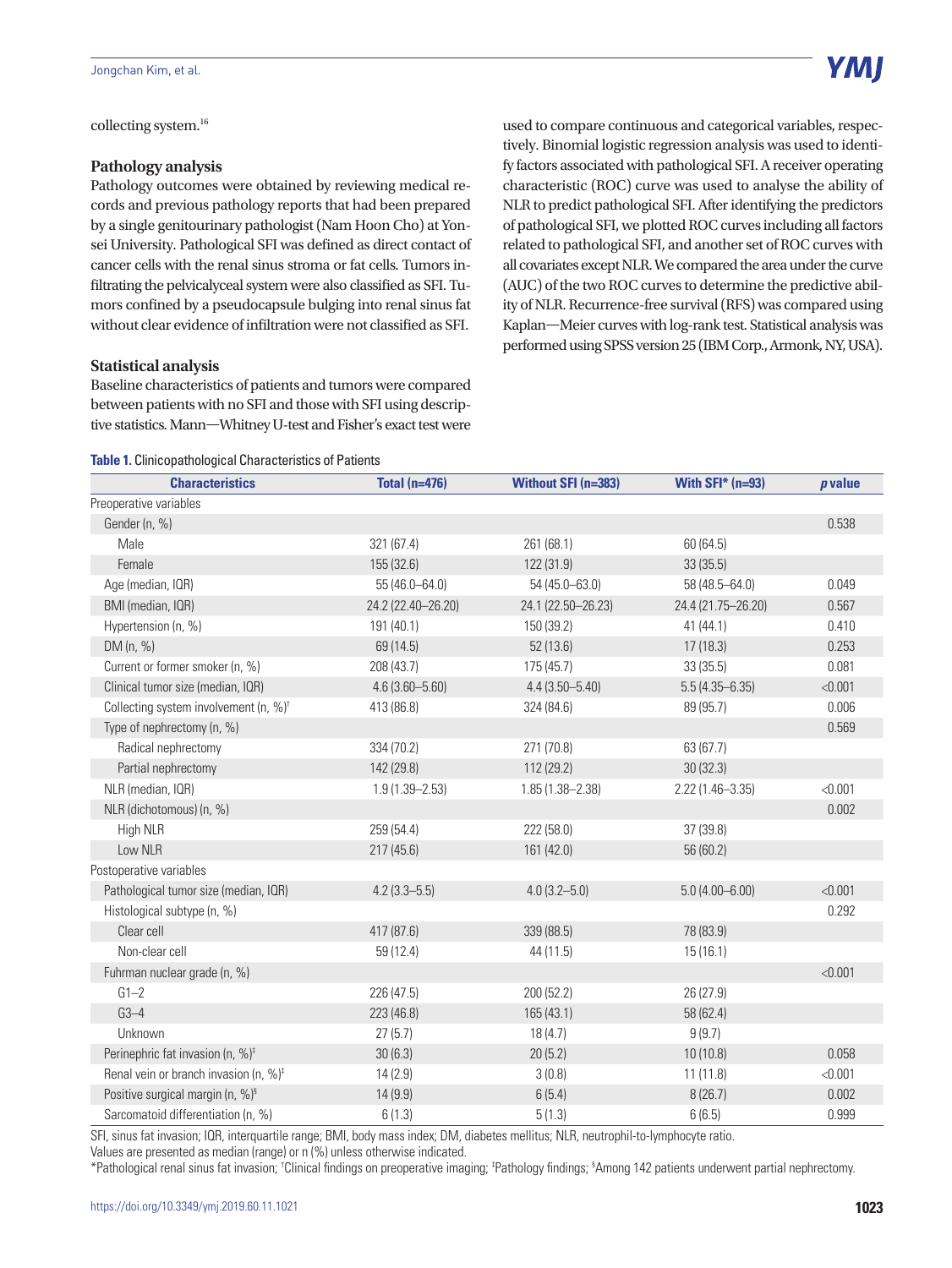# **RESULTS**

Table 1 presents the clinical and pathological characteristics of patients. There were 321 male and 155 female patients with a median age of 55 years [interquartile range (IQR) 46.0–64.0]. The median clinical tumor size was 4.6 cm (IQR 3.6–5.6). The median value of NLR was 1.90 (IQR 1.39–2.53). SFI was observed in 93 of the 476 patients. NLR cut-off value was determined as 1.98, which was calculated by ROC analysis. AUC based on SFI was 0.615. NLR was evaluated as a dichotomised variable by dividing the observed cases into two groups (NLR <1.98 and  $NLR \geq 1.98$ ).

Although the tumors of all 476 patients were presumed to invade the renal sinus fat on preoperative imaging, only 93 patients (19.5%) had pathological SFI. Older patients were more likely to have pathological renal SFI, and clinical tumor size was larger in the pathological SFI group (5.5 cm vs. 4.4 cm, *p*<0.001). Collecting system involvement on preoperative CT was more frequently observed in SFI group (95.7% vs. 84.6%, *p*=0.006). The median preoperative NLR value was higher in SFI group (2.22 vs. 1.85, *p*<0.001). There was no difference in the rate of partial nephrectomy (PN) between the two groups (32.3% vs. 29.2%, *p*= 0.569), but the incidence of positive surgical margin was higher in SFI group (26.7% vs. 5.4%, *p*<0.001) among patients underwent PN. The pathology results for SFI group showed larger tumor size (5.0 cm vs. 4.0 cm,  $p<0.001$ ) and higher rate of high-grade (Fuhrman nuclear grade 3–4) RCC (62.4% vs. 43.1%, *p*<0.001). SFI group also had more renal vein involvement (11.8% vs. 0.8%, *p*<0.001).

We performed univariate binary logistic regression analysis to evaluate preoperative factors associated with pathological SFI in these tumors, and found that age [odds ratio (OR)=1.019, 95% confidence interval (CI) 1.000–1.039, *p*=0.05], clinical tumor size (OR=1.645, 95% CI 1.360–1.990, *p*<0.001), collecting system involvement on preoperative imaging (OR=4.052, 95% CI 1.433– 11.457, *p*=0.008), and NLR (OR=2.087, 95% CI 1.315–3.313, *p*= 0.002) were associated with SFI. In multivariate analysis, clinical tumor size (OR=1.586, 95% CI 1.305–1.926, *p*<0.001), collecting system involvement on preoperative imaging (OR=3.957, 95% CI 1.371–11.417, *p*=0.011), and high NLR (OR=2.032, 95% CI 1.256–3.287, *p*=0.004) were independent predictors of pathological SFI (Table 2).

To assess the predictive power of NLR, we defined prediction model 1 to include clinical tumor size and collecting system involvement, whereas prediction model 2 included an additional factor of preoperative NLR. Then, we compared the AUCs of these two predictive models, which were 0.693 and 0.720 for model 1 and model 2, respectively (Fig. 2).

Fig. 3 showed Kaplan-Meier curves of RFS according to NLR and pathologic SFI. With median follow-up 79 months, 5-year RFS was worse in high NLR group (87.8% vs. 93.8%, *p*=0.019) and having pathologic SFI group (79.5% vs. 93.9%, *p*<0.001).

# **DISCUSSION**

Renal sinus is a cavity within the kidney that is formed by extension of the perinephric space into the deep recess located at the

| Table 2. Univariate and Multivariate Analyses to Evaluate Preoperative Factors associated with Pathological Renal Sinus Fat Invasion |  |  |  |
|--------------------------------------------------------------------------------------------------------------------------------------|--|--|--|
|--------------------------------------------------------------------------------------------------------------------------------------|--|--|--|

| <b>Variable</b>                | <b>Univariate analysis</b> |         | <b>Multivariate analysis</b> |                |
|--------------------------------|----------------------------|---------|------------------------------|----------------|
|                                | OR (95% CI)                | p value | <b>OR (95% CI)</b>           | <i>p</i> value |
| Gender                         |                            | 0.503   |                              |                |
| Male                           | $1$ (Ref)                  |         |                              |                |
| Female                         | 1.177 (0.732-1.894)        |         |                              |                |
| Age                            | $1.019(1.000 - 1.039)$     | 0.050   | 1.014 (0.994-1.035)          | 0.168          |
| <b>BMI</b>                     | 1.021 (0.952-1.094)        | 0.566   |                              |                |
| Hypertension                   |                            | 0.386   |                              |                |
| No                             | $1$ (Ref)                  |         |                              |                |
| Yes                            | $1.225(0.775 - 1.936)$     |         |                              |                |
| Smoking                        |                            | 0.076   |                              |                |
| Non-smoker                     | $1$ (Ref)                  |         |                              |                |
| Current or former smoker       | $0.654(0.409 - 1.046)$     |         |                              |                |
| Clinical tumor size            | 1.645 (1.360-1.990)        | < 0.001 | 1.586 (1.305-1.926)          | < 0.001        |
| Collecting system involvement* |                            | 0.008   |                              | 0.011          |
| Not involved                   | $1$ (Ref)                  |         | $1$ (Ref)                    |                |
| Involved                       | 4.052 (1.433-11.457)       |         | 3.957 (1.371-11.417)         |                |
| <b>NLR</b>                     |                            | 0.002   |                              | 0.004          |
| Low                            | $1$ (Ref)                  |         | $1$ (Ref)                    |                |
| High                           | 2.087 (1.315-3.313)        |         | 2.032 (1.256-3.287)          |                |

OR, odds ratio; CI, confidence interval; BMI, body mass index; NLR, neutrophil-to-lymphocyte ratio; Ref, reference.

\*Clinical findings on preoperative imaging.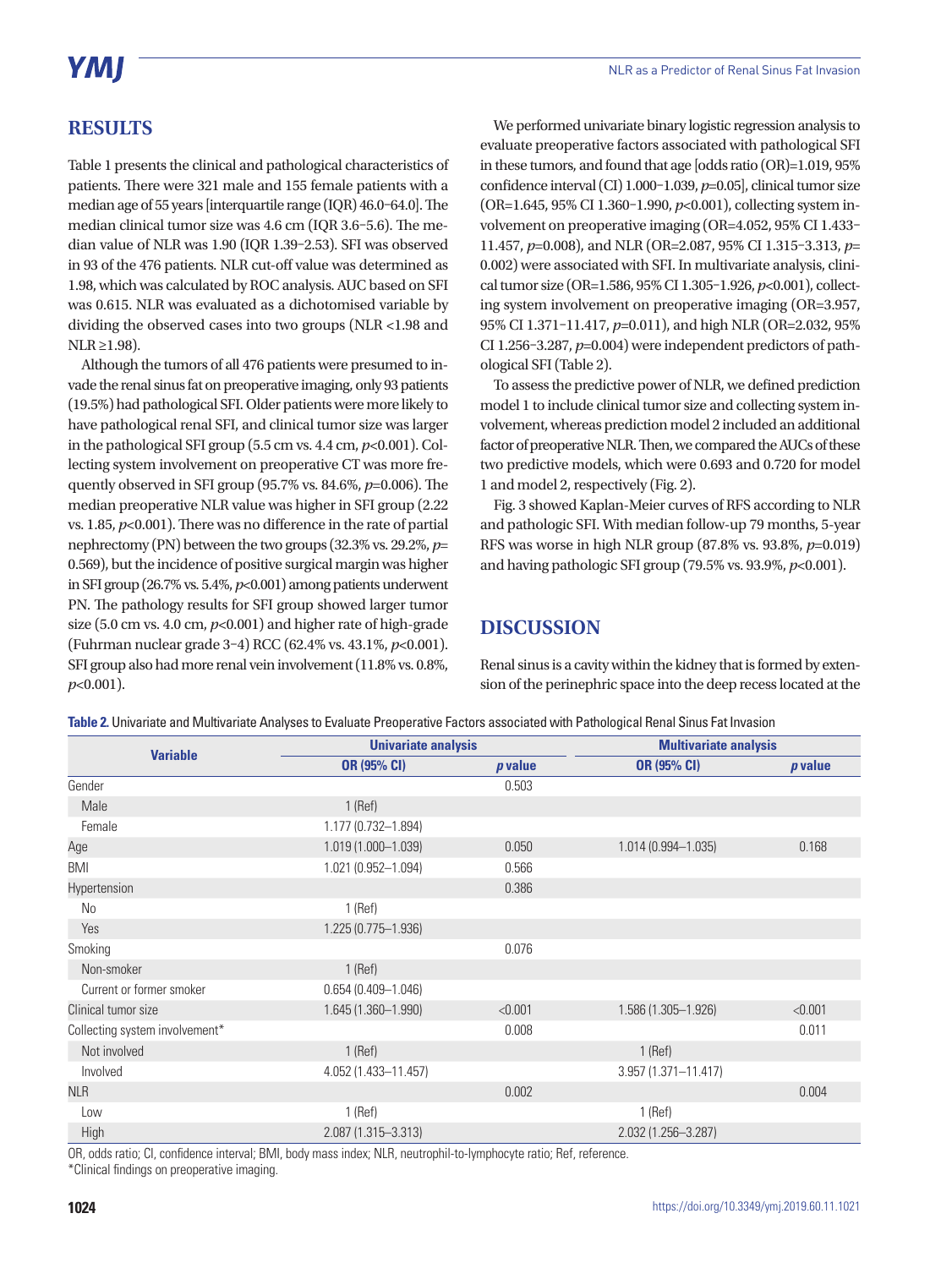medial border of the kidney. Major branches of renal artery and vein along with the major and minor calices of collecting system are located within the renal sinus. Renal sinus also contains abundant lymphatic channels with adipose tissue and nerve fibres.<sup>8</sup> Unlike perirenal tissue, renal sinus is not separated from the renal cortex by a capsule. Therefore, tumor invasion into the renal sinus means that the tumor has higher chance to spread. Many studies showed that renal sinus invasion has poor prognosis.



**Fig. 2.** Receiver operating characteristic curve of predictive models for sinus fat invasion. Model 1 includes clinical tumor size and clinical collecting system involvement. Model 2 includes neutrophil-to-lymphocyte ratio, clinical tumor size, and clinical collecting system involvement. Areas under the curves of models 1 and 2 were 0.693 and 0.720, respectively.

Thompson, et al.<sup>7</sup> reported that the survival rate of patients who had RCC with SFI was poorer compared to patients who had RCC without SFI. Bertini, et al.<sup>17</sup> assessed the impact of renal sinus fat sinus invasion on oncological outcome in pT3a clear cell RCC, and found that SFI was significantly negatively associated with cancer-specific survival in patients without lymph node or distant metastasis.

Since renal sinus invasion is associated with oncological outcome, predicting SFI is important to predict the prognosis of RCC patients. CT is the gold standard imaging modality for diagnosing RCC, and it provides information such as tumor size, location, and the anatomy of adjacent structures. CT may help to diagnose T stage, but it is limited for diagnosing renal sinus invasion.18 Some studies reported that CT sensitivity ranged from 71.0–81.8% and CT specificity ranged from 71.0–91.7%. $91.9$  In our study, only 19.7% of patients had pathological SFI.

NLR is a prognostic factor in numerous cancers including RCC, although the specific mechanism for this relationship is not completely understood. Several studies reported that chronic inflammation has a key role in carcinogenesis.<sup>20</sup> Neutrophils play a major role in pro-tumoral activity by secreting substances such as derivatives of reactive oxygen species or vascular endothelial growth factors,<sup>21</sup> whereas lymphocytes reflect cell-mediated immunity with antitumoral properties.<sup>22</sup> Therefore, high NLR potentially contributes to aggressive tumor biology and progression and poor survival.

Other studies showed that tumor-derived inflammation can increase myelopoiesis with defective myeloid cell differentiation and proliferation by regulating the bone marrow and spleen, leading to the accumulation of immature myeloid cells in the peripheral circulation.23 Myeloid cells play a critical role in tumor pathogenesis by promoting cancer cell proliferation, tumor angiogenesis, cell invasion, and metastasis. In the case of cancermediated myelopoiesis, myelocytes and promyelocytes (neu-



Fig. 3. Kaplan-Meier curve of recurrence-free survival according to neutrophil-lymphocyte ratio (A) and pathologic sinus fat invasion (SFI) (B). NLR, neutrophil-to-lymphocyte ratio.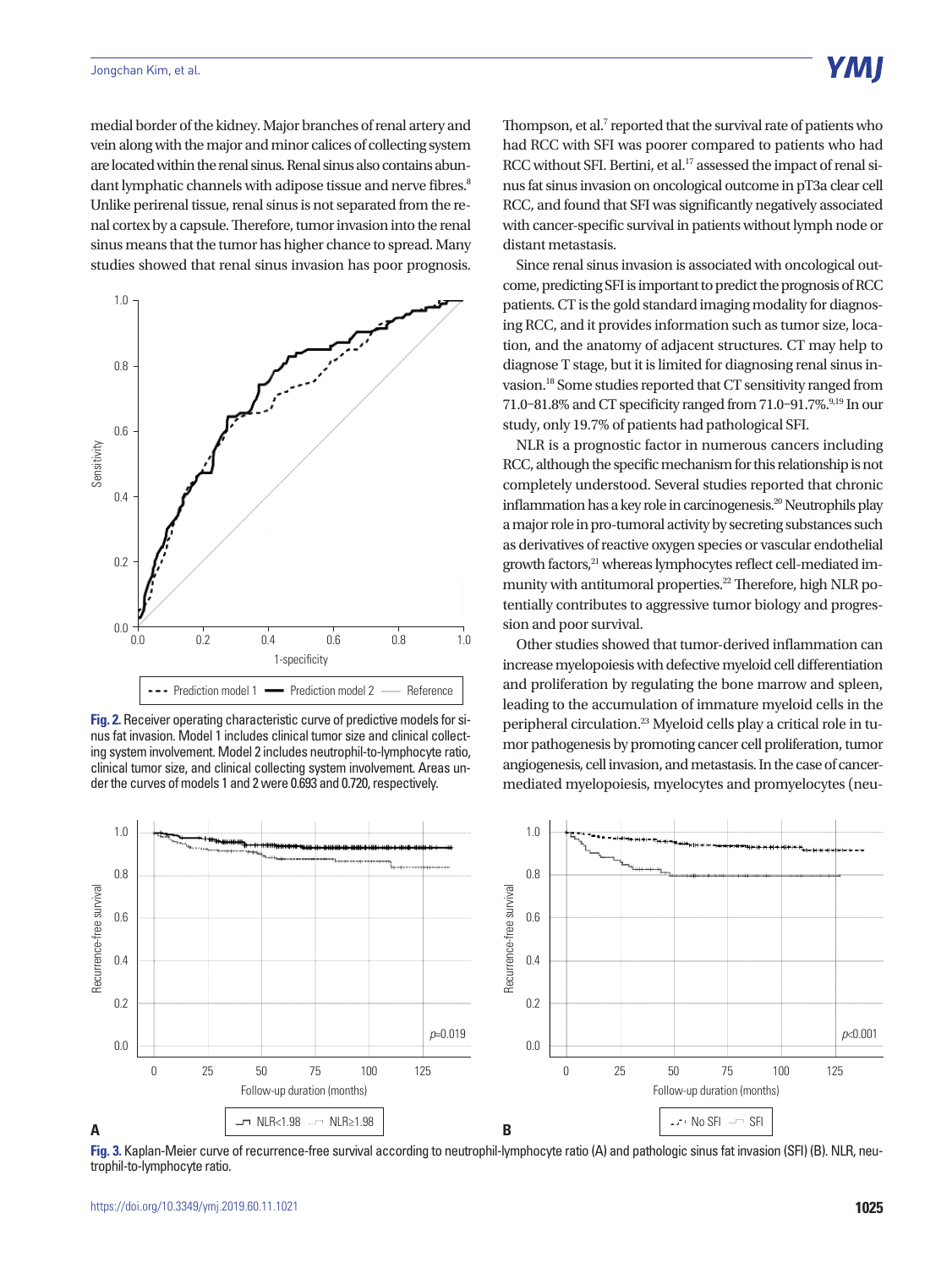# **YMI**

trophil precursors) proliferate are released into the peripheral blood. Neutrophils are the most abundant granulocytes, which account for most peripheral white blood cells.<sup>24</sup> Therefore, the prognostic and predictive value of peripheral neutrophils as an independent index or as part of NLR in cancers is apparent, and enhanced neutrophil responses and/or lymphocyte suppression, leading to a high NLR, might promote tumor progression and inhibit the antitumor immune response.

Many studies demonstrated that NLR was a biomarker with a prognostic value for RCC. Sejima, et al.<sup>25</sup> reported an association between NLR and local Fas ligand (FasL) expression. FasL is a surface receptor involved in cell apoptosis via the action of cytotoxic T cell. Low NLR was correlated with a high expression level of FasL, which was related to improved overall survival (OS). In locally advanced or metastatic RCC, higher preoperative NLR was associated with poorer OS in many studies.<sup>26,27</sup> The study by de Martino, et al.<sup>14</sup> reported that high preoperative NLR was associated with poorer disease-free survival (DFS) in patients with localized RCC. Viers, et al.<sup>15</sup> also showed that preoperative NLR was a significant prognostic factor of OS and DFS in localized RCC. Therefore, we assessed whether NLR could predict pathological SFI, which is related to worse oncological outcomes, in cancers with few predictive factors of SFI. In this study, preoperative NLR was associated with pathological SFI, tumor size, and collecting system involvement on preoperative imaging. Adding preoperative NLR to our predictive model, along with tumor size and collecting system involvement on preoperative imaging, increased the AUC from 0.693 to 0.720. This indicates that preoperative NLR is helpful, although limited, in diagnosing SFI.

Our results showed that 29.8% of patients with suspected SFI underwent PN. In our institution, the surgical method for RCC is usually determined by the surgeon's preference, and some faculties have performed PN for renal masses more than 4 cm or presumed SFI for many years. We previously reported equivalent oncological outcomes for PN and radical nephrectomy when clear surgical margins can be obtained in these tumors.18 Therefore, if SFI is suspected on preoperative imaging with high NLR, there should be greater intention for the surgeon to secure negative surgical margins during PN.

Our study had some limitations. First, due to the study's retrospective and non-randomized nature, some selection bias may have occurred in our results. We tried to overcome this limitation by allowing the two reviewers to judge the presence of SFI from preoperative images without informing them of the patients' SFI outcome. However, our criteria for SFI diagnosis were liberal, as only 19.5% of the enrolled cases had pathological SFI in clinical T3a stage tumors. This result means that it is not sufficient to diagnose SFI using only preoperative CT, and also implies that other predictors for SFI are needed. The long duration of study could also be a limitation. Our study included patients who underwent surgery over a period of more than 10 years, during which there would have been some progress in the

technique of imaging. We tried to overcome this disadvantage by excluding patients with images of insufficient quality to read SFI. We did not perform a second review of the pathology specimen, although it is difficult to diagnose SFI with specimen obtained by PN. This was due to our policy that the retention period of specimens obtained after surgery is 10 years, and the majority of old formalin-fixed paraffin-embedded tissue were difficult to read due to poor quality. This might have been a reason for our clinical over-staging. Our results were derived using data from Severance Hospital, so it may not be generalizable. Further prospective and multicenter studies are needed to confirm our results.

In conclusion, preoperative high NLR, along with tumor size and collecting system involvement, on preoperative imaging was associated with pathological SFI in patients with RCC of ≤7 cm with presumed SFI on preoperative imaging. Patients with these preoperative findings require greater attention to obtain negative surgical margins during PN.

### **ACKNOWLEDGEMENTS**

This research was supported by a grant of the Korea Health Technology R&D Project through the Korea Health Industry Development Institute (KHIDI), funded by the Ministry of Health & Welfare, Republic of Korea (grant number: HI17C1095). We are especially grateful to Young Taik Oh for CT data interpretation and Nam Hoon Cho for histopathological reading of the specimens.

### **AUTHOR CONTRIBUTIONS**

Conceptualization: Jongchan Kim and Won Sik Ham. Data curation: Jongchan Kim, Jee Soo Park, Ji Eun Heo, Ahmed Elghiaty, and Won Sik Jang. Formal analysis: Jongchan Kim. Funding acquisition: Won Sik Ham. Investigation: Jongchan Kim, Jee Soo Park, Ji Eun Heo, Ahmed Elghiaty, and Won Sik Jang. Methodology: Koon Ho Rha, Young Deuk Choi, and Won Sik Ham. Project administration: Won Sik Ham. Resources: Koon Ho Rha, Young Deuk Choi, and Won Sik Ham. Software: Jongchan Kim and Won Sik Jang. Supervision: Won Sik Ham. Validation: Won Sik Ham. Visualization: Jongchan Kim and Won Sik Ham. Writing—original draft: Jongchan Kim. Writing—review & editing: Jongchan Kim and Won Sik Ham.

## **ORCID iDs**

Jongchan Kim https://orcid.org/0000-0002-0022-6689 Jee Soo Park https://orcid.org/0000-0001-9976-6599 Ji Eun Heo https://orcid.org/0000-0002-4184-8468 Ahmed Elghiaty https://orcid.org/0000-0001-9936-0521 Won Sik Jang https://orcid.org/0000-0002-9082-0381 Koon Ho Rha https://orcid.org/0000-0001-8588-7584 Young Deuk Choi https://orcid.org/0000-0002-8545-5797 Won Sik Ham https://orcid.org/0000-0003-2246-8838